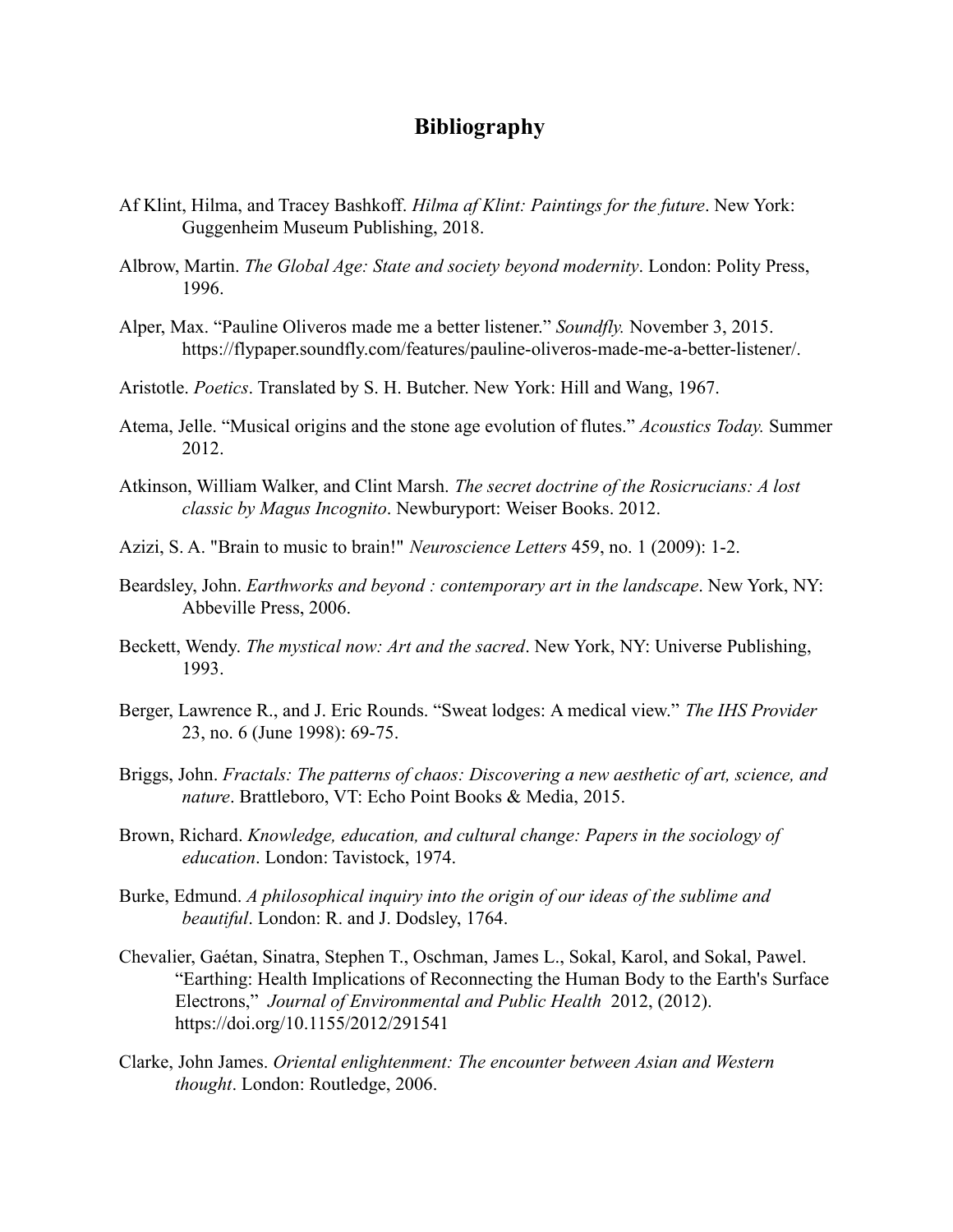- Cohen, S. Marc, Patricia Curd, and C. D. C. Reeve. *Readings in ancient Greek philosophy: From Thales to Aristotle*. Indianapolis: Hackett Publishing Company, Inc., 2016.
- Coomaraswamy, Ananda K. *The transformation of nature in art*. New York: Dover Publications, 1956.
- Csikszentmihalyi, Mihaly. *Flow: The psychology of optimal experience*. New York: Harper-Collins Publishers, 1991.
- Dalvi-Esfahani, Mohammed, Ali Niknafs, Zohre Alaedini, Hajar Barati Ahmadabadi, Daria J.Kuss, and T. Ramayah. "Social media addiction and empathy: Moderating impact of personality traits among high school students." *Elsevier. Telematics and Informatics* 57, (2021): 101516. https://doi.org/10.1016/j.tele.2020.101516.
- Delorme, Florian, and Juliette Volcler. "De la torture au maintien de l'ordre: la répression acoustique." Produced by *Corps Sonores*. February 14, 2017. Audio, 57:00. https://www.franceculture.fr/emissions/culturesmonde/corps-sonores-24-de-la-torture-a u-maintien-de-lordre-la-repression.
- Doczi, György. *The power of limits: Proportional harmonies in nature, art, and architecture*. Boston: Shambhala, 2005.
- Dritsas, Athanasios. "Music therapy in ancient Greece: Shedding light on the roots of sound as a healing agent for body and soul." *Greece Is.* January 9, 2017. https://www.greece-is.com/music-therapy-in-ancient-greece/.
- Entous, Adam, and Jon Lee Anderson. "The mystery of the Havana syndrome." *New Yorker,* November 18, 2018.
- Fanning, Leesa. *Encountering the spiritual in contemporary art.* New Haven : Yale University Press, 2018.
- Fiorenza, Nick Anthony. "Planetary harmonics & neurobiological resonances in light, sound, & brain wave frequencies." *Lunar Planner.* Accessed December 24, 2020. https://www.lunarplanner.com/Harmonics/planetary-harmonics.html.
- Franklin, Michael. *Art as contemplative practice: Expressive pathways to the self*. Albany: State University of New York Press, 2018.
- Friedlander, Shems, and Nezih Uzel. *Rumi and the whirling dervishes: Being an account of the Sufi order known as the Mevlevis and its founder the poet and mystic Mevlana Jalalu'ddin Rumi*. New York: Parabola Books, 2003.
- Frixione, Eugenio."Pneuma–fire interactions in Hippocratic physiology." *Journal of the History of Medicine and Allied Sciences* 68, no. 4 (2013): 505-528.

Fuller, Richard Buckminster. *Critical path*. New York: St. Martin's Press, 1981.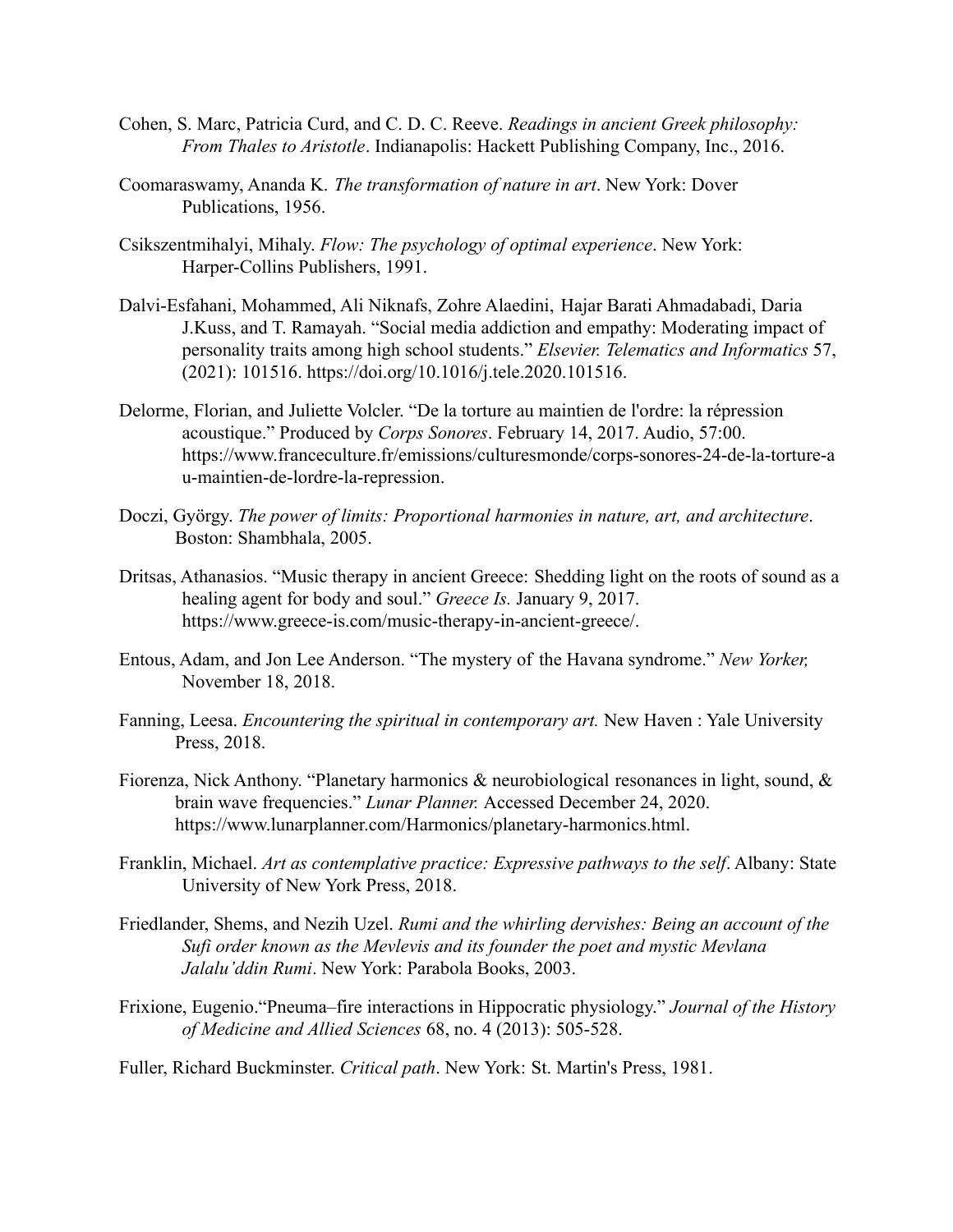- Gelburd, Gail, and Geri de Paoli. *The trans parent thread: Asian philosophy in recent American art*. Philadelphia: University of Pennsylvania Press, 1990.
- Gest, Howard. "Homage to Robert Hooke (1635-1703): New insights from the recently discovered Hooke Folio." *Perspect Biol Med* 52, no. 3 (Summer 2009): 392-399.
- Ghyka, Matila C. *The geometry of art and life*. New York: Dover Publications, Inc., 2018.
- Gilmore, Lee. "Theater in a crowded fire: Spirituality, ritualization, and cultural performativity at the burning man festival." Ph.D. dissertation, University of California, Berkeley, 2005.
- Goldman, Jonathan, and Andi Goldman. *Chakra frequencies: Tantra of sound*. Rochester, VT: Destiny Books, 2011.
- Goldman, Jonathan. *Healing Sounds: the Power of Harmonics*. Rochester, Vermont: Healing Arts Press, 2002.
- Gray, Patricia M., Bernie Krause, Jelle Atema, Roger Payne, Carol Krumhansl, and Luis Baptista. "The music of nature and the nature of music." *Science* 29, no. 5501 (2001): 52-54.
- Grimshaw, Jeremy. "Music of a 'more exalted sphere': the sonic cosmology of La Monte Young." *Dialogue* 38, no. 1 (2005): 1-35.
- Harris, Sam. *The End of Faith: Religion, terror, and the future of reason*. London: Free Press, 2005.
- Haskell, Barbara. "Ask a Curator: Agnes Pelton: Desert Transcendentalist." Whitney Museum of American Art. October 21, 2020. Video, 32:30. https://youtu.be/uM9MziL-6t8.
- Homerus. *Iliad*. Translated by A. T. Murray and revised by William F. Wyatt. Cambridge: Harvard University Press, 2003.
- Ingold, Tim. *Lines: A brief history*. London: Routledge, 2016.
- Jenny, Hans. *Cymatics: A study of wave phenomena and vibration*. Epping, NH: MACROmedia, 2007.
- Jones, John. "American artist Lita Albuquerque creates fictional female astronaut for Desert X AlUla." *Stir World.* March 30, 2020. https://www.stirworld.com/see-features-american-artist-lita-albuquerque-creates-fiction al-female-astronaut-for-desert-x-alula
- Jung, Carl G. *Collected Works of C.G. Jung, Volume 12*. Edited by Herbert Read, Michael Fordham, and Gerhard Adler and translated by R.F.C. Hull. Princeton: Princeton University Press, 2014.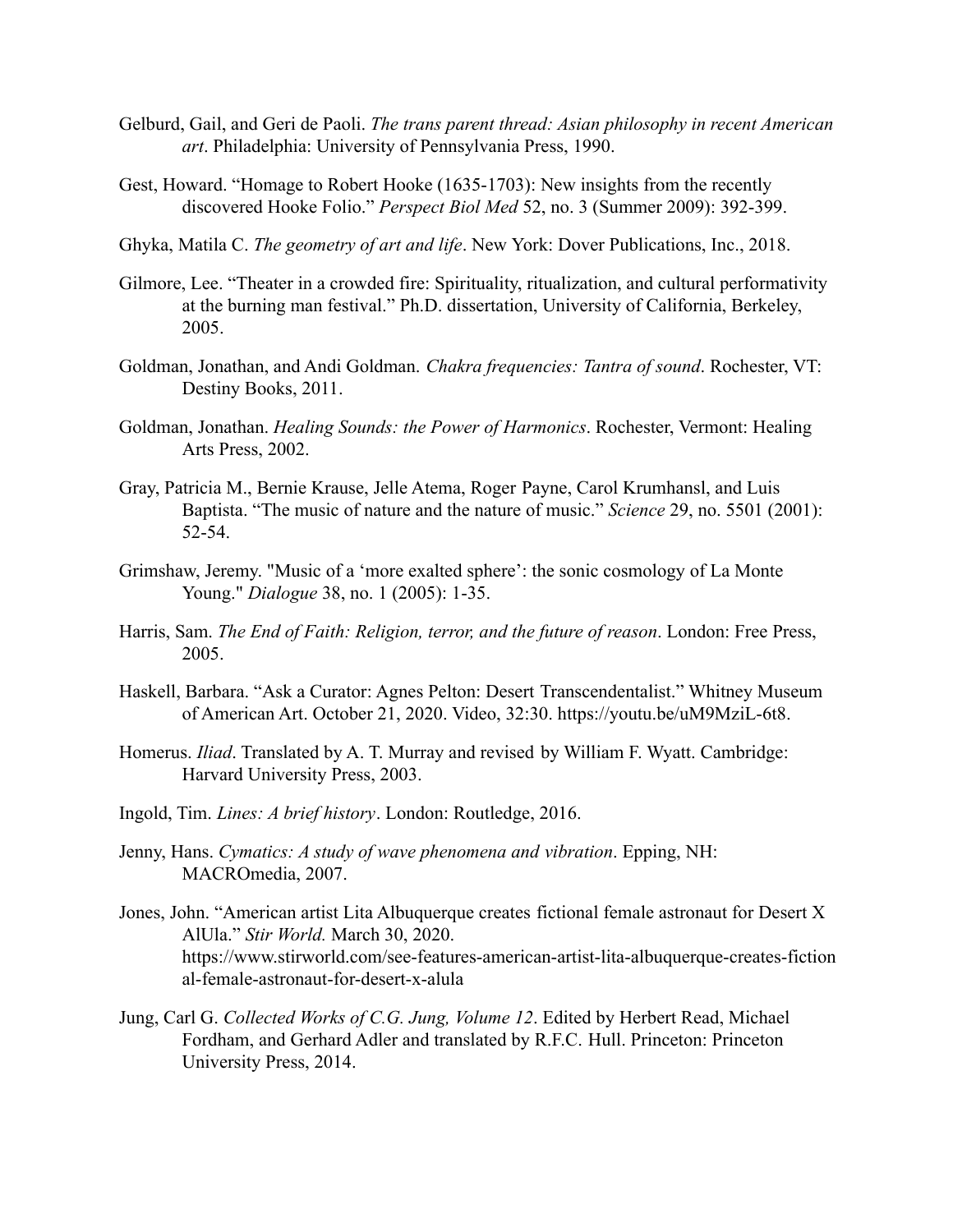- Karatosun, Müjgan Bahtiyar, and Tuba Nur Baz. "Turkish baths as cultural heritage in the context of tangible and intangible." *Architecture Research* 7, no. 3 (2017): 84-91.
- Kim-Cohen, Seth. *Against ambience and other essays*. London: Bloomsbury Publishing, 2016.
- Kandinsky, Wassily. *Concerning the spiritual in art*. Translated by Michael Sadleir. Toronto: Dover Publications, 1977.
- Karlstrom, Paul J. *On the Edge of America: California Modernist Art, 1900-1950*. Berkeley: University of California Press, 1996. http://ark.cdlib.org/ark:/13030/ft5p30070c/
- Kosky, Jeffrey. *Arts of wonder*. Chicago: University of Chicago Press, 2012.
- Krippner, Stanley. "The role played by mandalas in Navajo and Tibetan rituals." *Anthropology of Consciousness* 8, no. 1 (1997): 22-31.
- Kusama, Yayoi. *Yayoi Kusama in infinity*. Edited by Lærke Rydal Jørgensen, Marie Laurberg, and Michael Juul Holm. Louisiana: Humlebæk Louisiana Museum of Modern Art, 2015.
- Kuspit, Donald, and Lynn Gamwell. *Health and happiness in 20th-century avant-garde art*. Ithaca, NY: Cornell University Press, 1996.
- Lacey, Jordan. "Translating ambience." *Unlikely Journal for Creative Arts* 6. Last modified 2020. http://translating-ambiance.com/.
- Lailach, Michael. *Land art*. Edited by Uta Grosenick. Köln: Taschen, 2007.
- Laszlo, Ervin. *The Akashic experience: Science and the cosmic memory field*. Rochester, VT: Inner Traditions, 2009.
- Lawlor, Richard. *Sacred geometry: Philosophy and practice*. New York: Thames and Hudson, 1989.
- Lawlor, Richard. *Homage to Pythagoras: Rediscovering sacred science*: New York: Lindisfarne, 1980.
- Leidy, Denise Patry, and Robert A. F. Thurman. *Mandala: The architecture of enlightenment*. London: Thames and Hudson, 1998.
- MACROmedia Publishing. *Cymatics: The healing nature of sound.* March 27, 2018. Video, 28:02. https://www.youtube.com/watch?v=57JpuMnWS1I.
- Mann, Sandi, and Rebekah Cadman. "Does being bored make us more creative?" *Creative Research Journal* 26, no. 2 (2014): 165-173.
- "Marina Abramović Distinguished Speaker." *Crystal Bridges Museum of American Art*. November 18, 2019. Video. 48:06. https://youtu.be/aL2\_4SHOqqE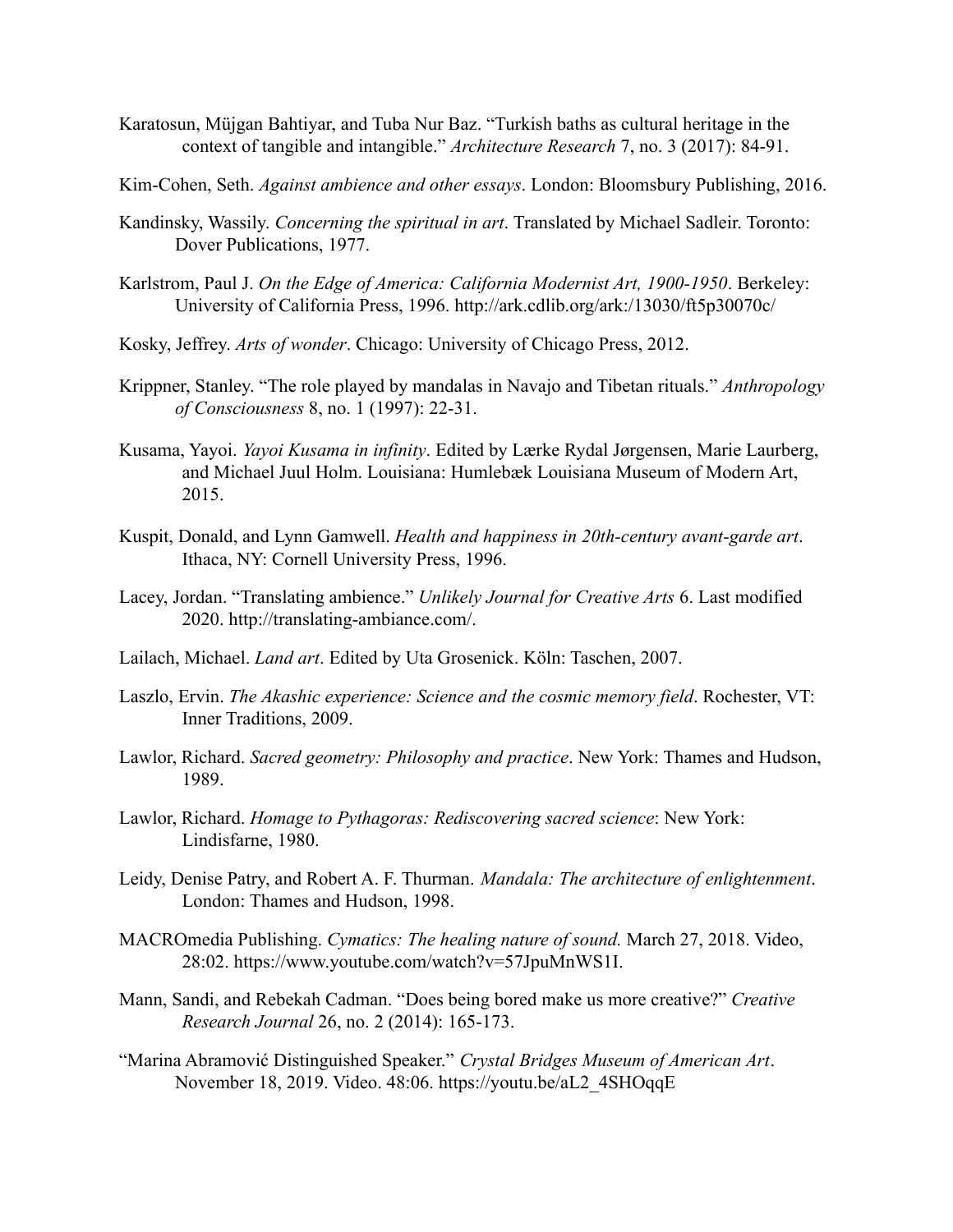Marks, David. *The psychology of the psychic*. Amherst, NY: Prometheus Books, 2000.

- Marsh, Teresa Naseba, David C. Marsh, Julie Ozawagosh, and Frank Ozawagosh. "The sweat lodge ceremony: A healing intervention for intergenerational trauma and substance use." *International Indigenous Policy Journal* 9, (2018). https://ojs.lib.uwo.ca/index.php/iipj/article/view/7544
- [McDonough, Richard. "Plato: Organicism."](https://www.zotero.org/google-docs/?b8tGRk) *Internet Encyclopedia of Philosophy*. Accessed [May 26, 2020](https://www.zotero.org/google-docs/?b8tGRk). <https://www.iep.utm.edu/platoorg/>.
- Meir, Lotan, and Christian Gold. "Meta-analysis of the effectiveness of individual intervention in the controlled multisensory environment (Snoezelen®) for individuals with intellectual disability." *Journal of Intellectual & Developmental Disability* 34, no. 3 (2009): 207-215.
- Morse, Erik. "Something in the air." *Frieze*. Last modified November 1, 2009. https://www.frieze.com/article/something-air.
- Munroe, Alexandra. *The third mind: American artists contemplate Asia, 1860-1989*. New York: Guggenheim Museum, 2009.
- Pardo, Jennifer S., Rachel Gibbons, Alexandra Suppes, and Robert M. Krauss. "Phonetic convergence in college roommates." *Journal of Phonetics* 40, no.1 (2012): 190-197.
- Pennick, Nigel. *The ancient science of geomancy*. London: Thames and Hudson, 1979.
- Prochazkova, Eliska, and Mariska E. Kret. "Connecting minds and sharing emotions through mimicry: A neurocognitive model of emotional contagion." *Neuroscience and Biobehavioral Reviews* 80, (2017): 99-114.
- Reed, Arden. *Slow art: The experience of looking, sacred images to James Turrell*. Oakland: University of California Press, 2019.
- Reid, Guy. "Overview." *Planetary Collective*. December 2012. video, 19:00, https://vimeo.com/planetarycollective/overview
- Reybrouck, Mark, Piotr Podlipniak, and David Welch. "Music and noise: Same or different? What our body tells us." *Frontiers in Psychology* 10, no. 1153 (2019). doi:10.3389/fpsyg.2019.01153
- Roquet, Paul. *Ambient media: Japanese atmospheres of self*. Minneapolis: University of Minnesota Press, 2016.
- Saso, Michael. "What is the Ho-T'u?" *History of Religions* 17, (February 01, 1978): 399-416.
- Sayem, Abu."The Eco-Philosophy of Seyyed Hossein Nasr: Spiritual Crisis and Environmental Degradation," *Isalmic Studies* 58, no. 2 (2019): 271-295.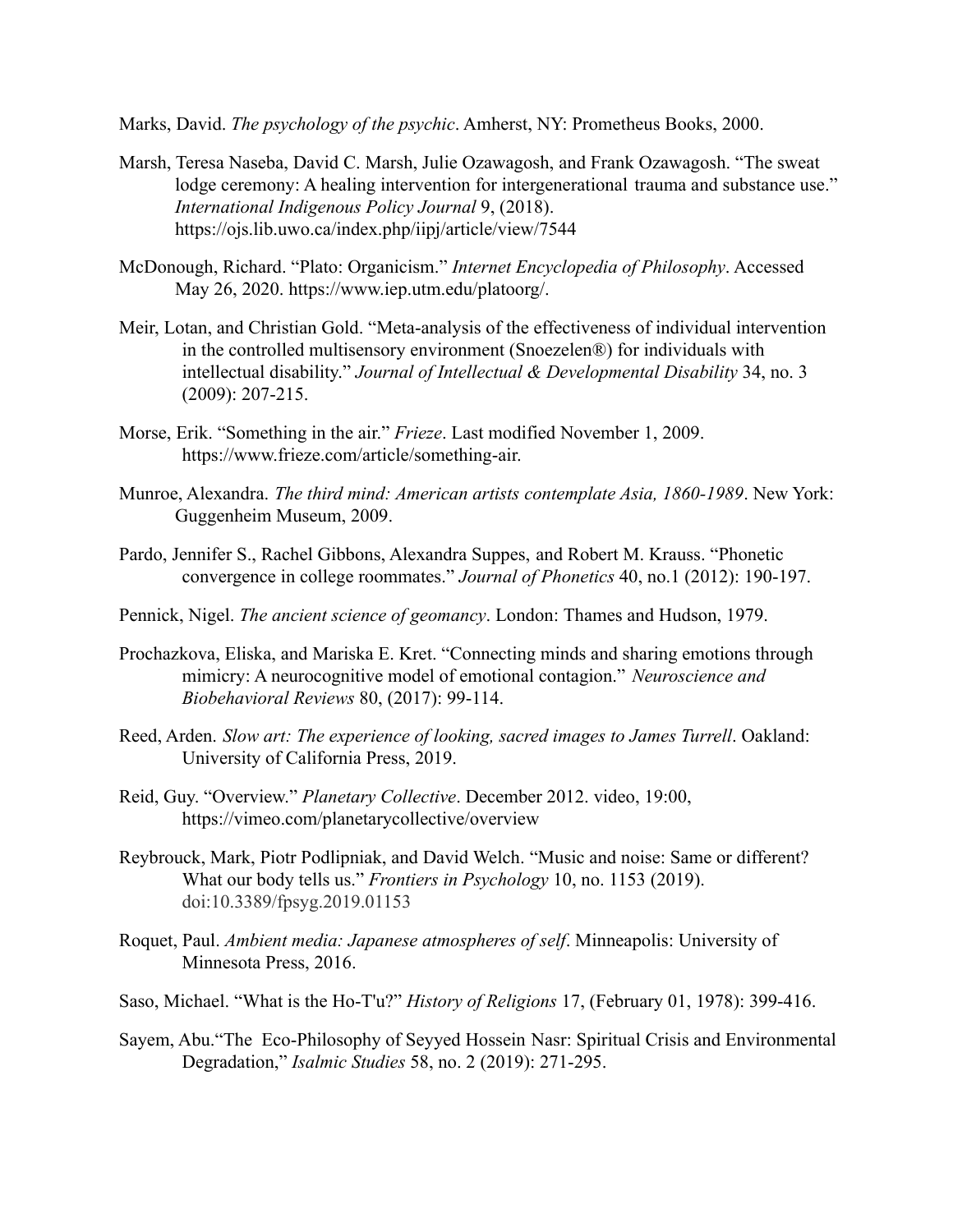- Schafer, Edward H. "The development of bathing customs in ancient and medieval China and the history of the Floriate Clear Palace." *Journal of the American Oriental Society* 76, no. 2 (1956): 57-82.
- Searle, John. *Intentionality.* Intelecom. July 16, 2018. Video, 6:30. https://youtu.be/46qvb\_HKIvg.
- Snell, Gretchen. *The power of vibrational medicine: Healing with the bioacoustics of nature.* Coppell, TX: Self-published, 2019.
- Soleymani, Simon. "*The Hammam: The restoration and revitalization of Teheran's Qibla Hamman (The Khanum Hammam)*." Master's thesis, Carleton University, 2015.
- "Spine of the Earth." Accessed December 24, 2020. https://www.litaalbuquerque.com/spine-of-the-earth-2012
- Spretnak, Charlene. *Spiritual dynamic in modern art: Art history reconsidered, 1800 to the present*. New York: Palgrave Macmillan, 2016.
- Tan, Eugene, and Russell Storer. *Minimalism: Space. Light. Object*. Singapore: National Gallery Singapore, 2018.
- Taylor, Mark C. *Refiguring the spiritual: Beuys, Barney, Turrell, Goldsworthy*. New York: Columbia University Press, 2012.
- Thompson, William Forde, Alexandra Lamont, Richard Parncutt, and Frank A. Russo. *Music in the social and behavioral sciences: An encyclopedia*. Los Angeles: SAGE Reference, 2015. http://www.credoreference.com/book/sagemuscbeh.
- Trainor, Laurel. "Science & music: The neural roots of music." *Nature London* 453, no. 7195 (January 01, 2008): 598-599.
- Trungpa, Chogyam. *Cutting through spiritual materialism*. Boston: Shambhala, 2002.
- Tuchman, Maurice. *The spiritual in art: Abstract painting 1890-1985.* Los Angeles: County Museum of Art, 1986.
- Turner, Victor. *Ritual process: Structure and anti-structure*. Massachusetts: Cornell University Press, 1966.
- Turrell, James. *James Turrell: a retrospective*. Edited by Justin Molony, and Meredith McKendry. Canberra: Publishing Section National Gallery of Australia, 2014.
- Ulrich, Roger S. "View through a window may influence recovery from surgery." *Science* 224, no. 4647 (1984): 420-21.
- Van Boeckel, Jan. *The call of the mountain: Arne Naess and the deep ecology movement.* Aug 22, 2015. Video, 50:54. https://youtu.be/Wf3cXTAqS2M.